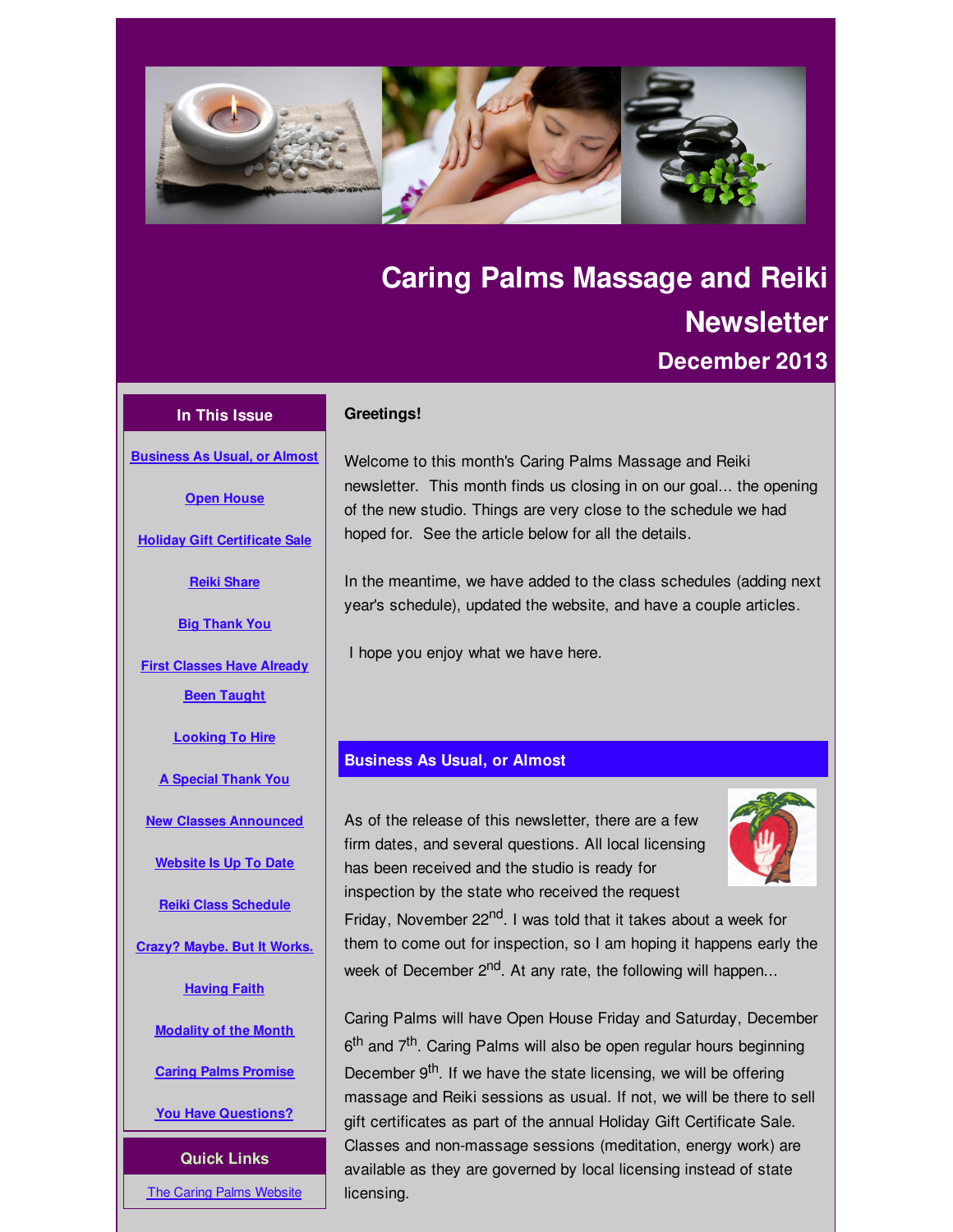Join Our Mailing List!

**Join Our List** During the week of December 2<sup>nd</sup>, we will be putting the final touches on things as we can. Currently, the office needs to be set up (and will take a couple days). There is one room that needs to be painted. And there is one room that has been the dumping ground for things that haven't found a home yet. So, all those things need to be worked on before open house. If you want to come by and visit, please do.

#### **Open House**

Caring Palms is announcing Open House at the new studio Friday, December 6<sup>th</sup> and Saturday, December 7<sup>th</sup> from 10am to 5pm both days. Please stop in and tour the new studio. Get a couple minutes of chair massage. Put your name in for a drawing to win a massage or Reiki session. So come out and say hi, and see the new place.

#### **Holiday Gift Certificate Sale**

**Caring Palms** is announcing the **Holiday Gift Certificate Sale**.

Buy 1 gift certificate, save \$5 Buy 2 gift certificates, save \$15 Buy 3 gift certificates, save \$25 **Best Deal**: Buy 4 gift certificates, get 1 gift certificate FREE!

Gift Certificates are available for massage or Reiki sessions, or massage or Reiki classes. Buy gift certificates for friends and loved ones, or just for yourself. If you have four friends that can benefit from massage or Reiki (and everyone can), you can buy four gift certificates for them, and get one free for yourself. If you are a regular client, you can buy four gift certificates for yourself and get five sessions (this is the best deal going).

The sale begins Thursday, November 28th, and runs through Monday, December 23rd. Gift certificates are available in the studio and can be ordered by phone with a credit card at (904) 246-2206, or by mail with a check. This year, you can get the 'Best Deal - Buy 4, Get 5' through the website, but you can not mix and match. What better gift to give to those you care about? Give them the gift of love and healing.

The Caring Palms studio will be closed Tuesday and Wednesday December 24<sup>th</sup> and 25<sup>th</sup> for the Christmas holiday.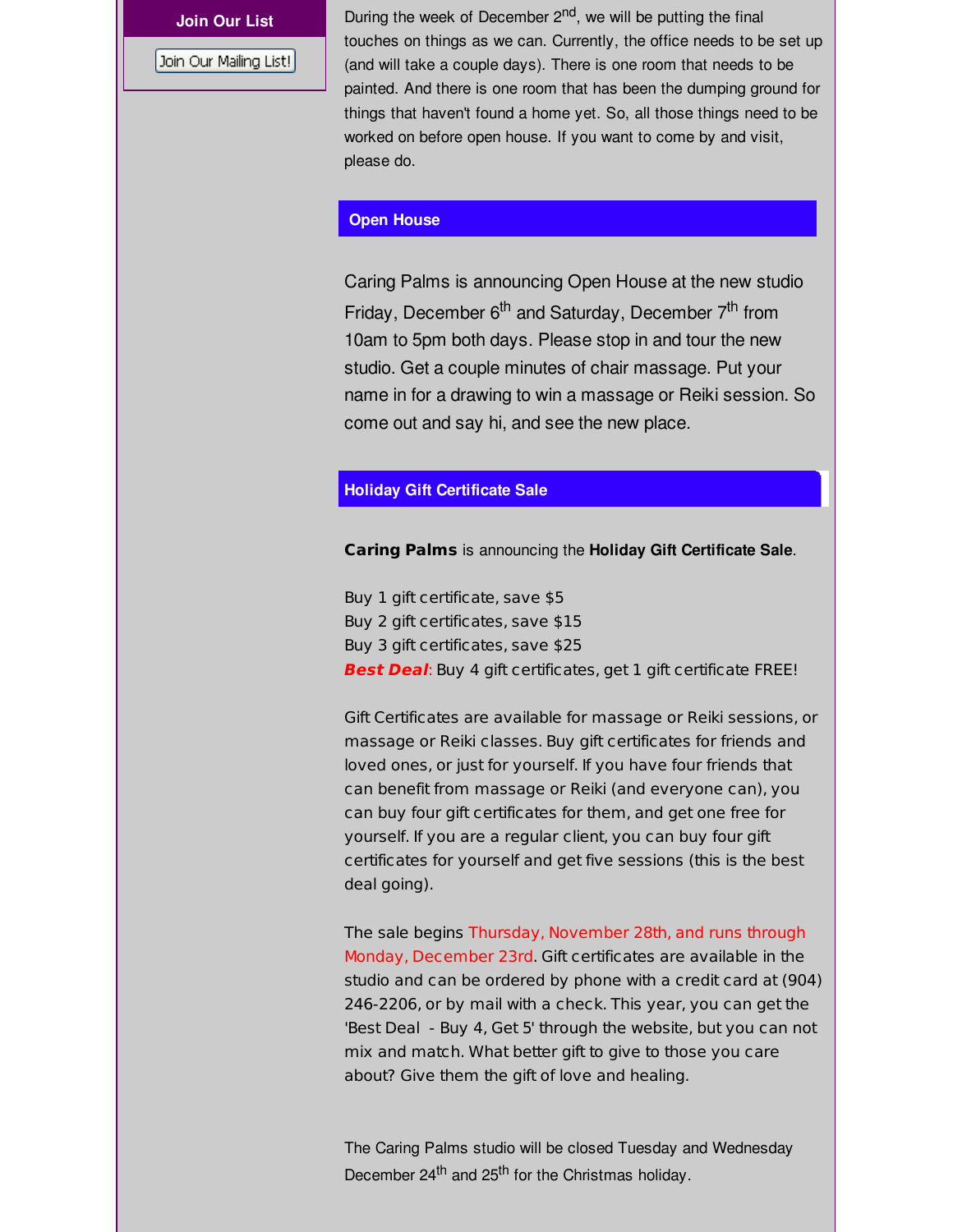Caring Palms hopes that everyone has a safe and joyful holiday.

# **Reiki Share**

Caring Palms has a Reiki Share the first Wednesday of each month. A Share is where Reiki practitioners get together to work on each other. Group Reiki work is done where each person gets time on the table and worked on by several therapists at once. Any practitioner is invited no matter what lineage they have.

The next Reiki share is on **Wednesday, December 4th from 7pm to 9pm**.

**Note:** This will be the first Reiki share at the new location. Please let us know if you will be coming.

# **Big Thank You**

I want to thank all the people that have supported Caring Palms this year, and all the previous years. It is you that has kept us here when times were hard. It is you that has kept faith through this urgent move to a new location. It is you that by keeping faith helped make the magic happen that got us to where we are now. It is you that helped with moving and packing, and unpacking and setting up, and helped by listening when I was having my doubts. It is you that helped kick me in the butt to get moving and back me away from a cliff I was about to fall over. I look forward to seeing you all in December and the following months. And, thank you.

#### **First Classes Have Already Been Taught**

While the studio was still 'under construction', the first two classes were taught there. Marilyn Jenquin taught a mediumship class on November 21<sup>st</sup> and Brian taught Reiki 3 on November 23<sup>rd</sup>. So while work was still being done, magic happened. This just shows that the energies were right and will continue to be so for training and healing.

#### **Looking To Hire**

Caring Palms is looking to hire a massage therapist for the new studio. This person would be working as an employee of Caring Palms and should be licensed in the state of Florida and have practitioner's insurance (or be willing to get it). Serious applicants will be expected to give a massage to be evaluated. They should also be willing to build a clientele rather than walk into one built by someone else.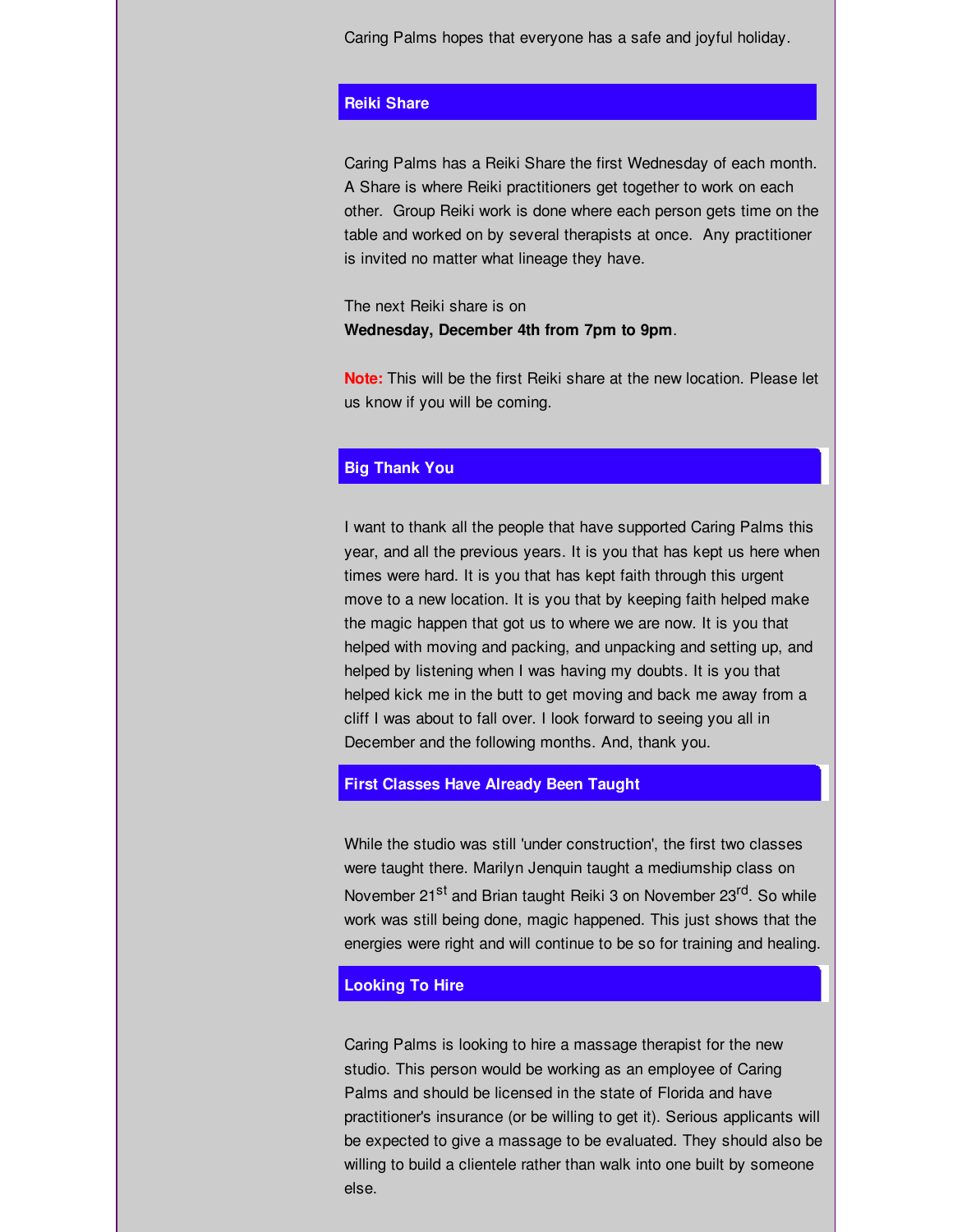Caring Palms pays 50% of the hourly rate charged (\$70) with any discounts coming out of Caring Palms' half. If you know anyone interested, please have them call us.

### **A Special Thank You**

I want to single out a few people that went out of their way to help. They include the people that helped by spackling, painting, moving, packing, and more. Thank you, Alicia, Samantha, Euboia, Mickey, Arvin, Chris, Candice, Rick, Bev, Denver (and friends).

#### **New Classes Announced**

New Reiki classes have been added setting next year's schedule. While the year has been filled out, other classes will be added so there will be Reiki classes on the weekdays. And while these classes are being announced here, the website will be a little while catching up. We ask for your patience if you are looking to sign up for classes.(Hopefully, massage classes will also be announced soon. Look here for details.)

### **Website Is Up To Date**

While all the moving and prepping has been going on, there has been little attention spent on the website. As of now, however, it is up to date. All the classes that were listed this and last month are now available to be signed up for. All the pricing information has now been changed to reflect the changes that have occurred. If you need information on what we do, this is the best place for it. If you don't find what you want to know there, then give us a call.

#### **Reiki Class Schedule**

The following is a list of currently scheduled Reiki Classes. Each class (unless otherwise marked) currently has a status of 'Scheduled'. This means that a date has been set, but no one has signed up for it yet. Once a deposit has been received for a class, the status will be 'Confirmed'. Any class marked as 'Closed' has filled up. (Note: In some cases, one may be able to enter a class marked 'Closed' with permission of the instructor.)



Reiki 1

January 18 (Saturday) 10am - 5pm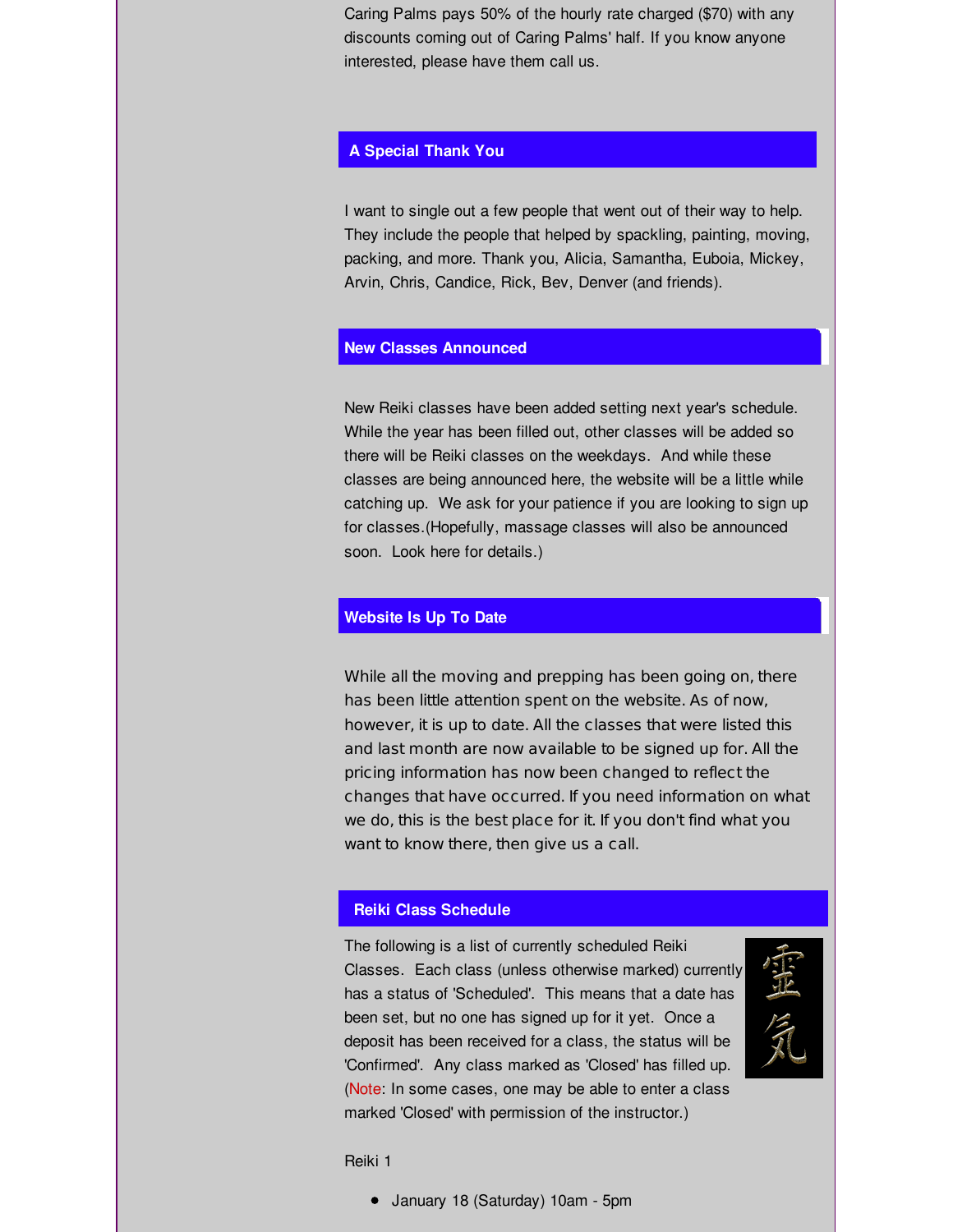- February 8 (Saturday) 10am 5pm
- March 8 (Saturday) 10am 5pm
- April 12 (Saturday) 10am 5pm
- May 10 (Saturday) 10am 5pm
- June 14 (Saturday) 10am 5pm
- July 12 (Saturday) 10am 5pm
- August 9 (Saturday) 10am 5pm
- September 13 (Saturday) 10am 5pm
- October 11 (Saturday) 10am 5pm
- November 8 (Saturday) 10am 5pm

#### Reiki 2

- February 22 (Saturday) 10am 5pm
- May 26 (Saturday) 10am 5pm
- July 28 (Saturday) 10am 5pm
- October 25 (Saturday) 10am 5pm

Reiki 3

- April 24 (Saturday) 10am 5pm
- August 26 (Saturday) 10am 5pm
- November 22 (Saturday) 10am 5pm

All classes are open to anyone wanting to learn this unique method of hands-on healing. The cost for each class is \$125 no matter what level of Reiki the class is for. A \$50 deposit is required a minimum of seven (7) days prior to the class date (or permission of the instructor) to reserve a space in the class. Classes with no deposits received by the cut off date will be canceled. All class statuses may be viewed under Reiki, Reiki Class Information, and Class Schedule. You can also sign up for classes there. (Check the website for the location.)

Each Reiki class is six (6) CEUs for Florida massage therapists. November 9 (Saturday) 10am - 5pm

#### **Crazy? Maybe. But It Works**

If someone had told me that I would be out of my old office and in a new one in a month or so, I would have thought they were crazy. In fact, I would have known they were crazy. Such an idea was so impossible that I could not have believed that it could happen. (And as Yoda said, you can not, because you do not believe.) And if it did, what dump would I be working out of because there was no way I could find a nice place in a good location in such a short amount of time. But then it happened.

I found myself looking at being without a studio. I knew this was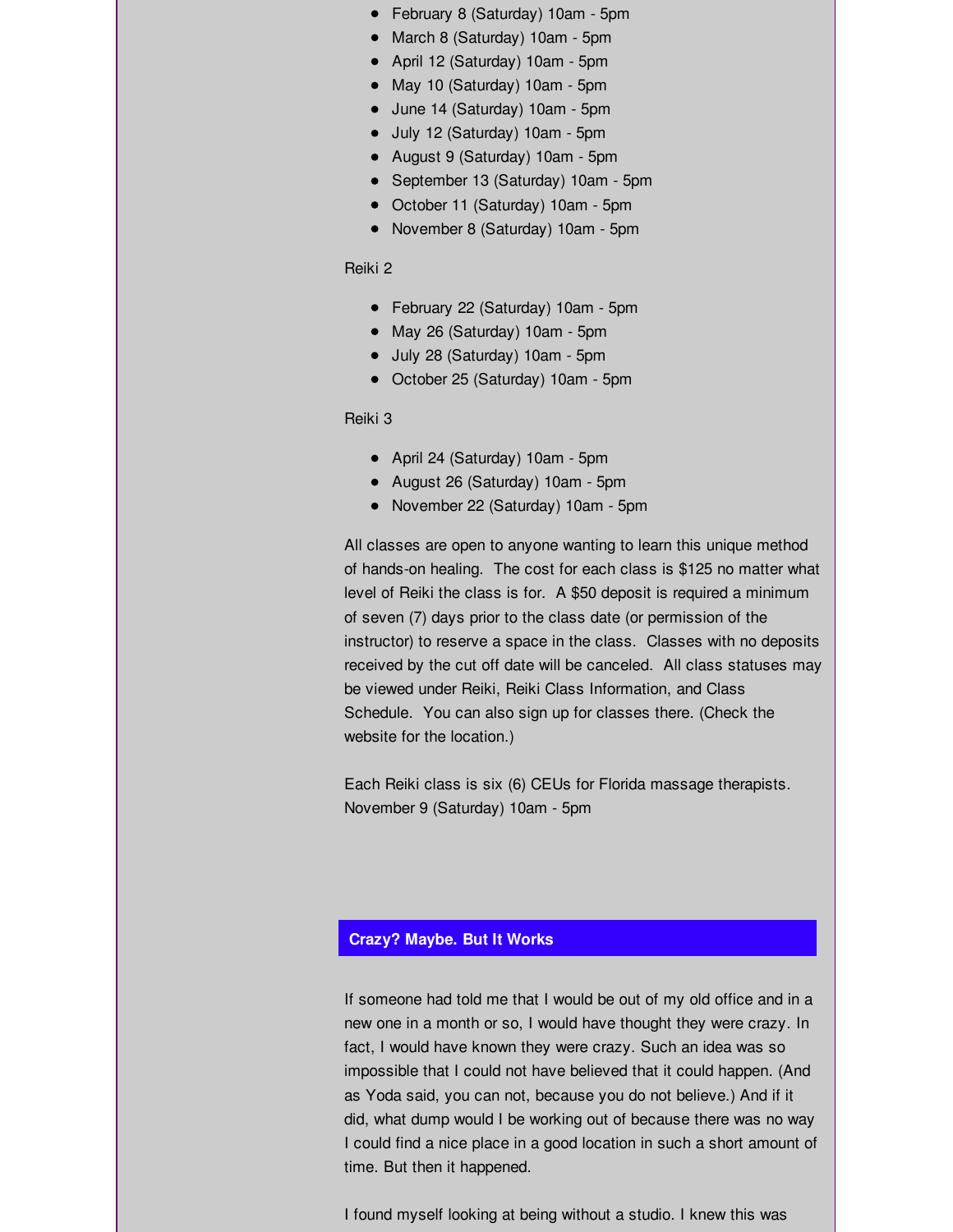coming. I had about two weeks to decide whether to renew my lease for three years (this decision happening while I was in Maryland taking care of my Dad) or be out at the end of October. I decided that if I stayed where I was, I would never grow, something I definitely wanted to do. So, it was time to throw caution to the wind and trust the universe to make it right.

I looked around and gave up control. I put it out for spirit to make it happen. Now, while that may sound easy, it certainly was not. When you are a control freak, it is not easy to give up control. There is this back and forth motion that continues through the whole process until finally one side wins. If one holds on too much, they actually lose. If one gives in, they win. Sounds oxymoronic, but it is very right.

There were times when I told spirit to find me a place. There were times when I told spirit to get me into this place. There were times when I told the realtor to take the place and shove it, and there were times when I was ready to give up. And then there is now.

After two very long weeks of work, and two longer weeks of sorting, finalizing, and moving forward, it is almost where I need it to be. One room still needs to be painted, but that is not the priority. One room needs to be set up and cleaned up from all the stuff that was put in it until we could find places for it. My office still needs to be put together including the computer and client files. There are still rocks that need to be put somewhere and pictures that need to find spaces on walls. But that is small compared to what has been done already.

As it stands right now, the studio is ready for inspection. The only question is when this will happen, and how long after approval before we can start working. I'm betting on soon. Hear that spirit? Get the inspector out for inspection early next week, have them approve the place, and make it so we can open for regular business no later than December 9<sup>th</sup>. As an Enterprise captain many times said, "Make it so."

# **Having Faith**

In a class last week, one of the students was having trouble with faith, more so believing that she actually had control and could make her desires happen. And she looked at me and told me how amazed she was that I could manifest everything like I did. It was proof that something like that could happen.

And yes, what has happened was manifested. Manifestation comes from wanting something and truly believing it can happen. Of course, along that line, there is one believing and then doubting, and then believing again. To do this one has to have faith that something can happen.

And having faith and holding onto it is not easy as every path has its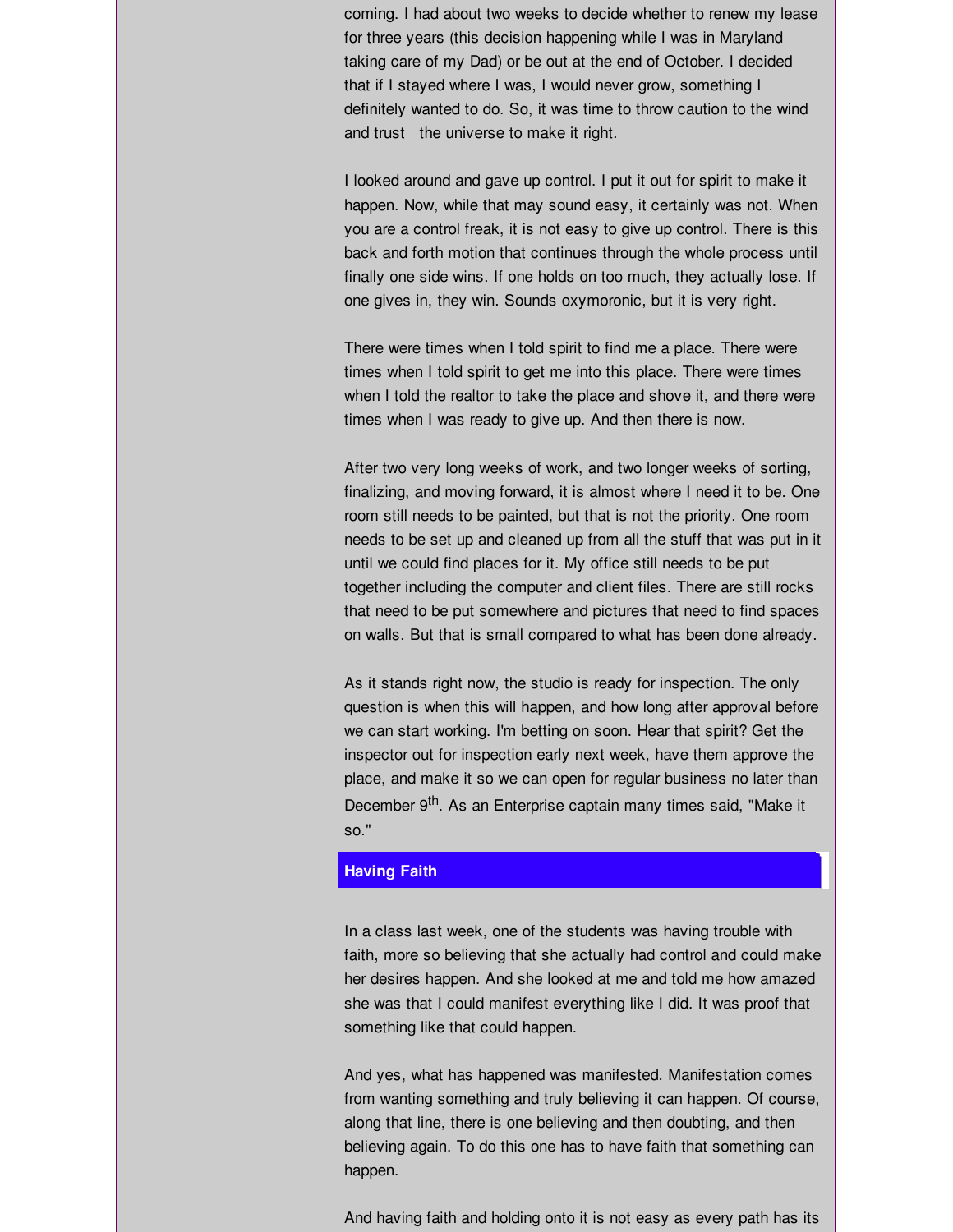peaks and valleys. But if one keeps coming back to having faith, coming back to believing, coming back to the positive outcome, anything can be manifested. And when I talk about faith, I mean faith in one's endeavor, faith in the universe, faith in spirit, and most importantly, faith in yourself.

So, through the doubts, through the wants and fears, I have a studio that is one step from being open. And I have faith that this one step will happen soon.

The question is, what do you have faith in, and what can you manifest with it?

#### **Modality of the Month**

#### **Deep Tissue Massage**

One of the most requested styles of massage is Deep Tissue. It almost seems that everyone wants very deep work on their muscles, but that is not what they want at all. Most people just want to feel their massage. The best place to start is to define Deep Tissue massage.

When muscles become very tight and stiff, they need lots of pressure to get them to loosen up and stretch. Deep Tissue is that added pressure that gets way down into the belly of the muscle to get it to relax. Many times this can be painful depending on how deep the therapist goes, but all too often, that is what is required for someone to feel better.

So the key is that Deep Tissue is not a style in its own, but added pressure into many regular styles like Swedish. With most styles, the pressure can be varied to fit the comfort of the client. When the pressure goes to a certain depth, and problem areas are worked on, this becomes Deep Tissue work.

#### read [more](http://r20.rs6.net/tn.jsp?f=001y1ltD-1ldJDzDiVwNHG-Es5HooYJqU2RTJRjSvwn_LiyjeQXwVNZuPkU37ec7LtJSYJ44Ze4BHXCrpYjqh7PiteIajhu9sBsI5UDOuDZhgnYvkZcG_bBM74z1u9uoxTOu1Sr4S8oeMB5kKXfOvAhed1L6cmE-_IZeWOtdIjZr6g93hXLA5wlgHDwzsYZuofMr4AUYYjQzZbPPX34mW-Lkg==&c=&ch=)



**At Caring Palms, we pledge to do the best work we can at every**